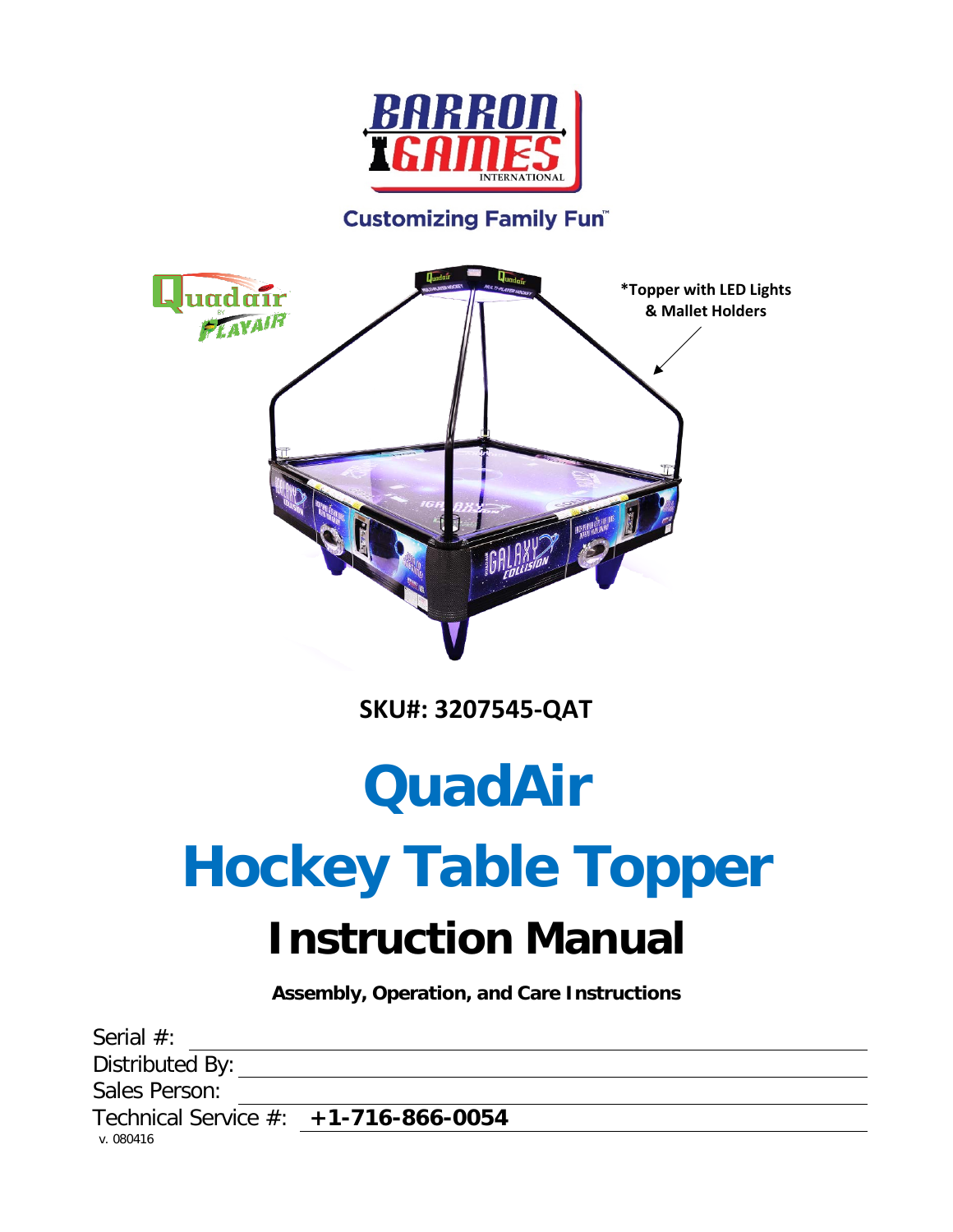

### **Inspect Immediately after Transporting the Product**

After receiving the shipment, inspect the product thoroughly to ensure that it has been shipped with care. Before turning the power on, please check the following:

- Check the unit for damage or shifting that may have occurred during shipping. Are there any dented portions or defects (cuts, etc.) on the external surfaces of the cabinet?
- Do the power supply voltage and frequency requirements meet with those of the location (110V/220V)?
- Are all wires linked correctly and securely connected to each other? If coupled in an incorrect manner, the connection will not be made accurately and it could cause not only irreparable damage to the machine, but also is a potential fire hazard. **DO NOT INSERT CONNECTORS FORCIBLY**.
- Check that the all the cables, including power cables, are undamaged. Do power cables or other wires have any splices, cuts, or dents?
- Have you been provided with all of the associated accessories? Tip: Most of the pieces required to assemble the table are shipped within the table. Use your table key to unlock the table and check parts for damage or other problems.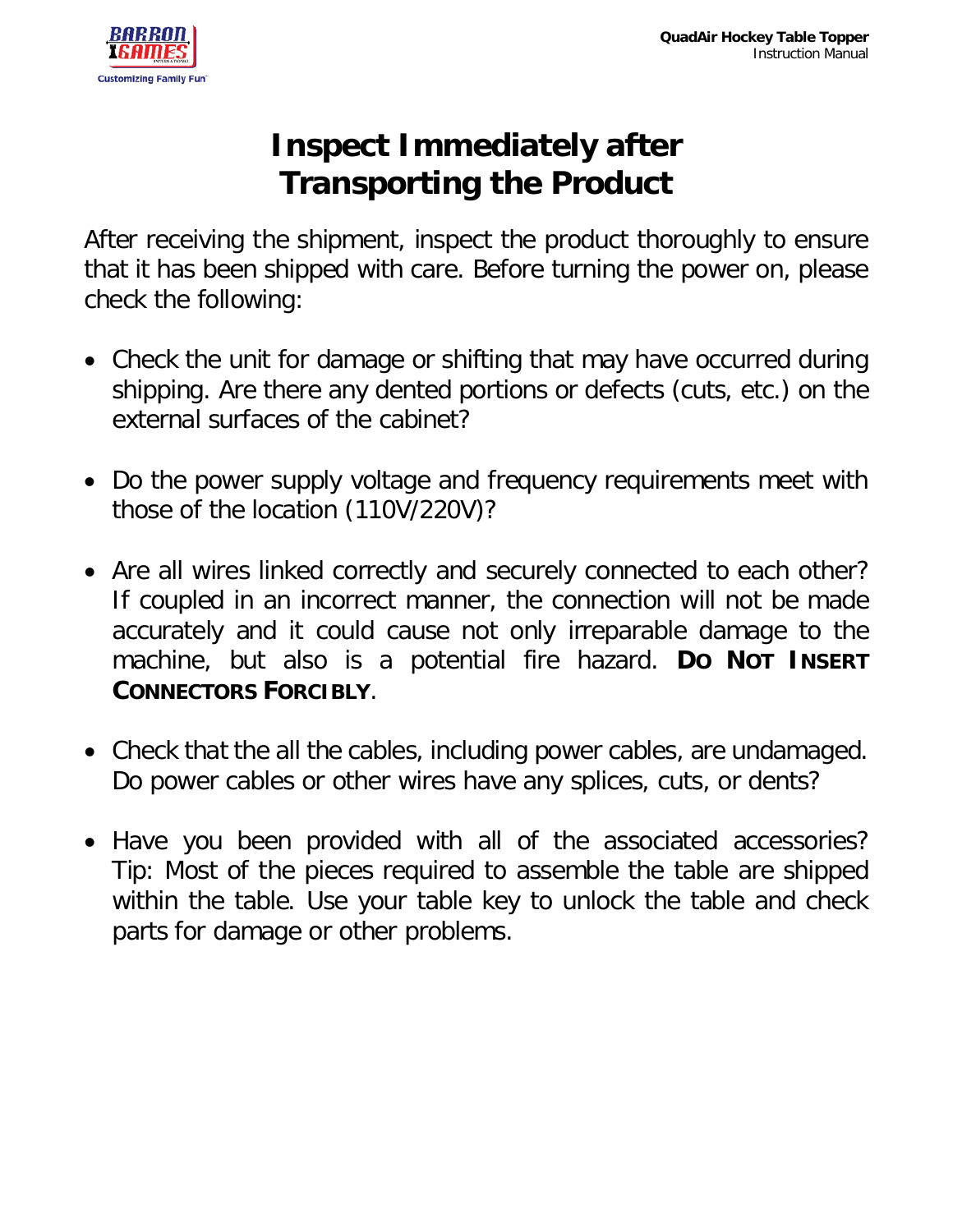





- This equipment may contain hazardous voltage which can cause electrical shock. Only **qualified personnel**<sup>\*</sup> should work inside the equipment.<br>\*Note: Keep reading for a list of qualified personnel.
- To maintain personal safety and the safe operation of this product, read the entire manual before using it. The following instructions are intended for the users, operators, and the personnel in charge of the operation of the machine. **Be sure to keep this manual close to the product or in a convenient place for future reference.**



- This product is intended for indoor use only
- This is NOT a child's toy; adult supervision is required for children to play this game. Children under 120cm (roughly 4ft) in height should not approach the table while it is in use, as this could be hazardous.
- Do not sit, climb, or lean on the table. Do not place anything, including people, on the top of the playfield.
- Do not drag the table when moving it, as this could damage the legs, levelers, or unit beyond repair.
- Do not place any food or drinks on the table. Use cup holders, if provided.
- This game features flashing lights which may not be suitable for photosensitive epilepsy.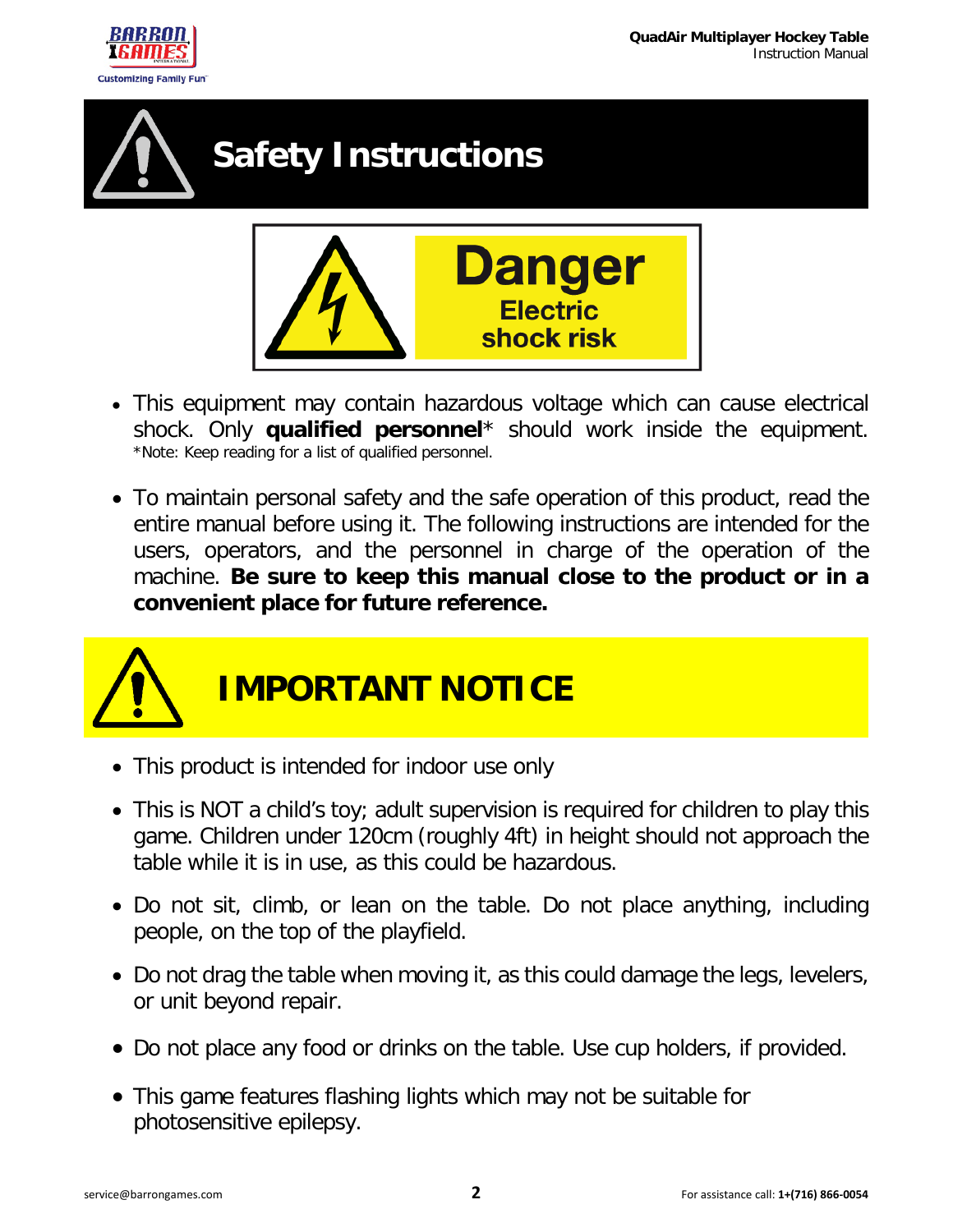

### **Definition of Site Maintenance Personnel or Other Qualified Individuals**



**Servicing and maintenance work of the contents herein stated should be performed by the** *SERVICEMAN* **stipulated as per IEC Standard. Those who do not have technical expertise and knowledge other than the** *SERVICEMAN* **are not allowed to perform the work herein stated. Executing the aforementioned work by such non-technical personnel can cause serious accidents that may endanger life.**

Replacing parts, maintenance inspections, and troubleshooting should be carried out by **Site Maintenance Personnel** or other **Qualified Professionals**. This manual includes directions for potentially dangerous procedures which should only be performed by professionals with appropriate and specialized knowledge.

The **Site Maintenance Personnel** or other **Qualified Professionals** mentioned in this manual are defined as follows:

- **Site Maintenance Personnel:** Individuals with experience in maintaining amusement equipment, vending machines, etc., working under the supervision of the owner and/or operator of this product. Maintenance Personnel frequently service machines within amusement facilities or similar premises by carrying out everyday procedures such as: assembly, maintenance inspections, and replacement of units or replaceable parts.
	- o **Actions Approved for Site Maintenance Personnel:** Machine assembly, maintenance inspection, and replacement of units or replaceable parts.
- **Other Qualified Professionals:** Personnel employed by the amusement equipment manufacturer. Personnel may also have been involved in design, production, testing, or maintenance of said amusement equipment. This individual should have either graduated from a technical school or hold similar qualifications in electrical, electronics, or mechanical engineering.
	- o **Actions Approved for Other Qualified Professionals:** Assembly, maintenance, inspection, and replacement of units or replaceable parts for amusement equipment and/or vending machines, including repair or adjustments of electrical, electronic, or mechanical parts.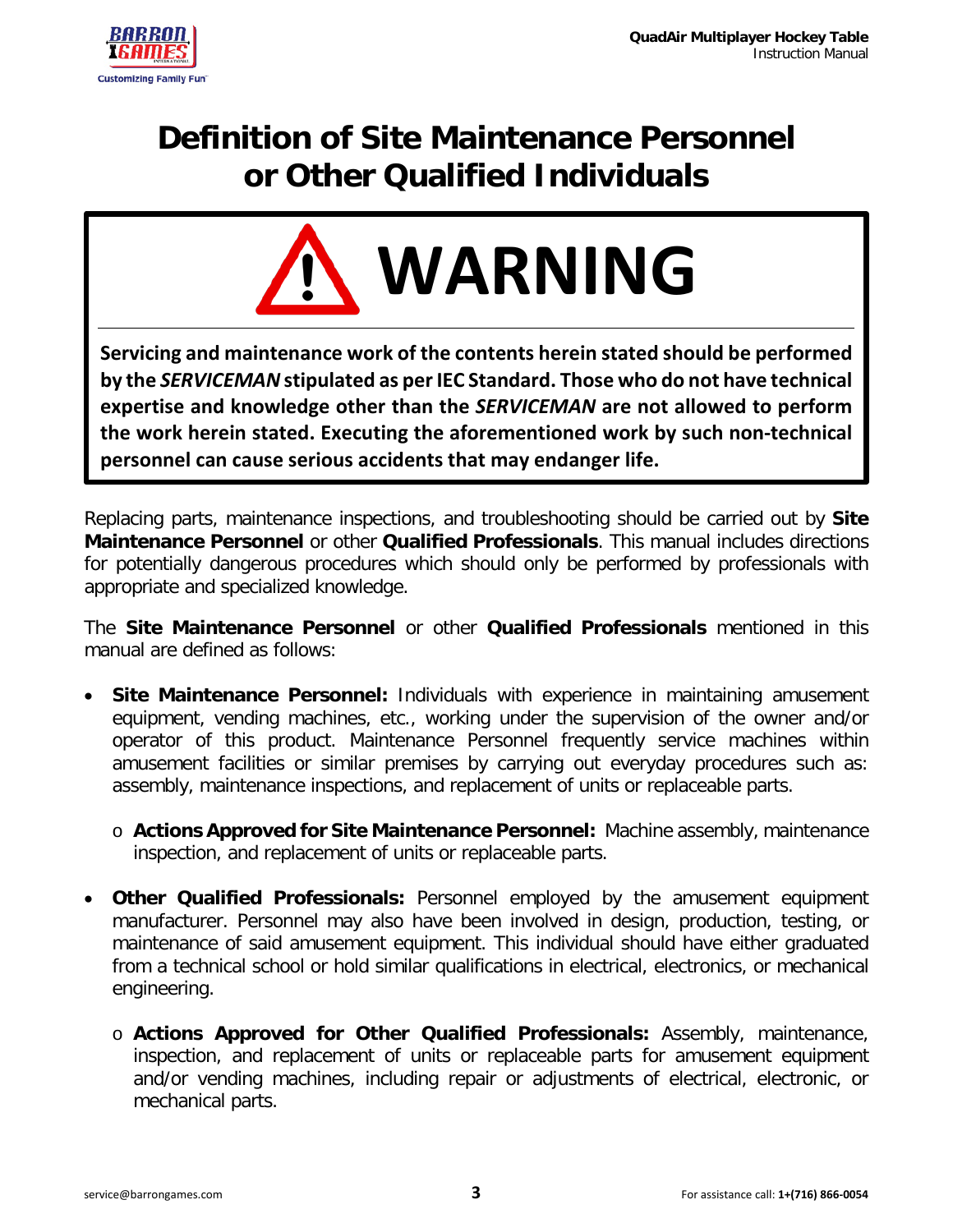

### **Before Using This Product**

Please be sure to read the following before using this machine, in order to ensure the safe operation of this product. The following instructions are intended for users, operators, and personnel in charge of the operation and maintenance of the machine. After carefully reading and sufficiently understanding the warning displays and cautions, please handle the machine appropriately. Be sure to keep this manual for future reference.

**Qualified Personnel:** Only personnel who have technical expertise should perform the work stated herein to avoid hazardous situations. The instructions state that site maintenance personnel should be the only personnel performing work. Please perform maintenance work in accordance with the stated instruction; provided instructions for maintenance work are to minimize risk and prevent accidents. Failing to perform work as stated within the Instruction Manual may potentially be dangerous to both maintenance personnel and users.

- **Be sure to turn off the power before working on the machine.** To prevent electric shock, be sure to turn the power off before carrying out any work that requires direct contact with the interior of the product. If the work is to be performed in the power-on status, the Instruction Manual will state to do so.
- **Be sure to ground the Earth Terminal.** This is not required in the case where a power cord with earth/ground is used.
- **Ensure the power supply used is equipped with an Earth Leakage Breaker.** This product does not incorporate an Earth Leakage Breaker. Using a power supply which is not equipped with an Earth Leakage Breaker can cause a fire when or if earth leakage occurs.
- **Before installing the product, check for electrical specifications; the product must meet the requirements.** Ensure the product is compatible with the power supply voltage and frequency requirements of the location. Using any electrical specifications that are different from the designated specifications can cause a fire and/or electric shock.
- **Install and operate the product where appropriate lighting is available, allowing warning and safety labels to be read clearly.** To ensure customer safety, labels and printed instructions describing potentially hazardous situations are applied to places where risk for potential accidents are increased.

**If any label is peeled off, apply it again immediately.** Please contact Barron Games Technical Support at 1+716-866-0054 or email service@barrongames.com if you are in need of new stickers or parts. Visit [www.BarronGames.com](http://www.barrongames.com/) for more information about Barron Games' Parts and Service Department.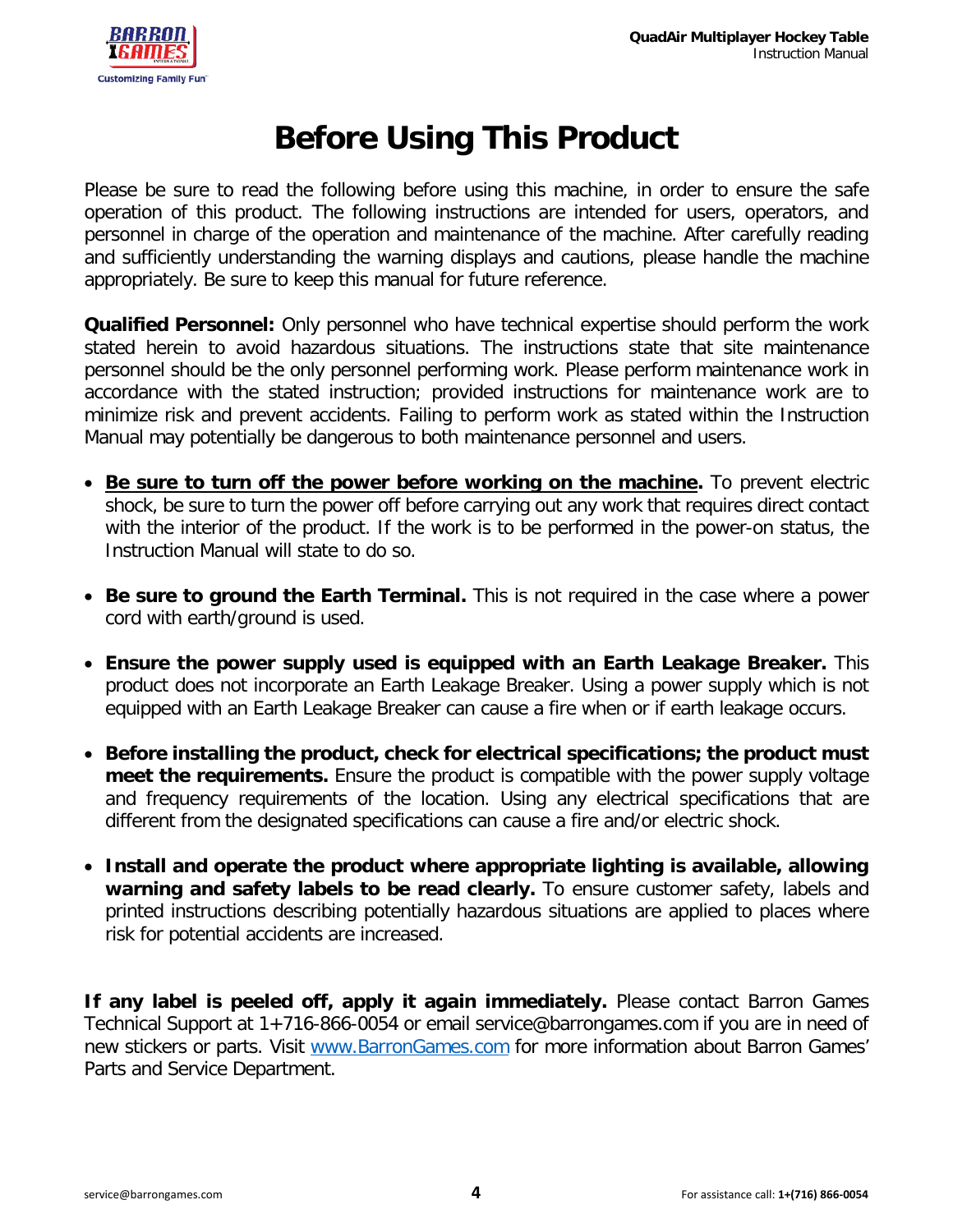



- Read this Instruction Manual carefully before assembling.
- Ensure that there is sufficient space to place and shift the product prior to assembly
- **FOUR strong adults** are recommended to assemble the topper.
- Inspect and ensure all parts are securely.
- **Please Note:** Children and pets should be kept away from assembly and game pieces; this table contains small parts and balls that could be a potential choking hazard.
- **DO NOT TAP POWER TO THE TABLE.** All card swipe and table accessories (including toppers) must be powered independently.





- **Instruction Manual with Step-by-Step Assembly**
- •**Screw Driver or Drill**



- 
- •**QuadAir Door Key (located inside the table)**
- •**Allen Key (included with optional topper kit)**

\*Note: Please retain the original packaging, so that it may be used for storage or transport later.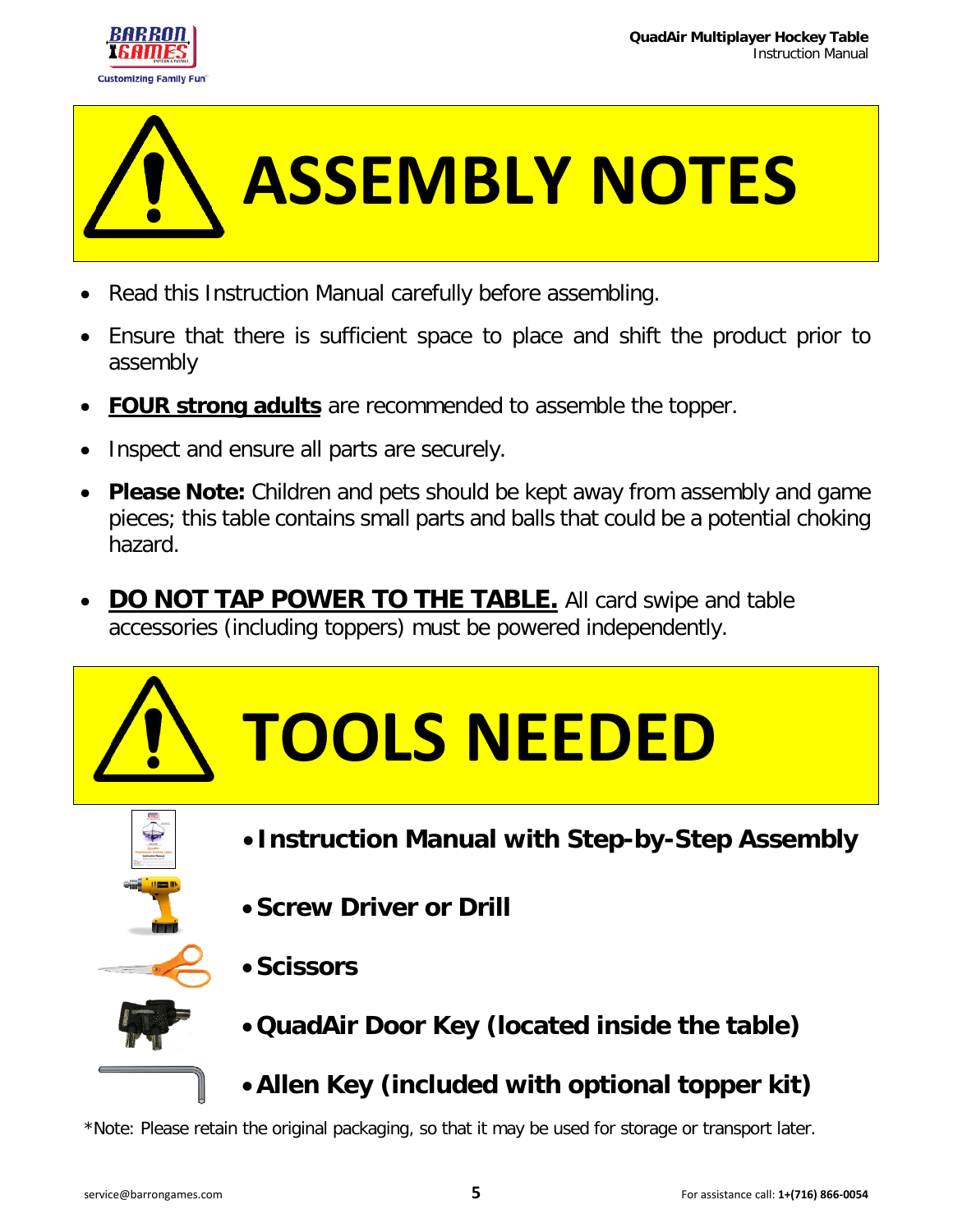



**Customizing Family Fun** 

#### **Installing the Optional QuadAir LED Topper**

- 1. Carefully remove the topper from the packaging.
- 2. Located the power cord coming from the Topper Light Assembly. Feed the power cord through one of the Metal Support Arms (the power cord should come out of the end with the round bracket on it).
- 3. Connect all 4 support arms to the Topper Light Assembly. Insert 4 bolts into each of the brackets and tighten with the included allen wrench.



Insert 4 Bolts into Topper Light Assembly holes and tighten.

4. Install the Mallet Holders onto each of the Metal Support Arms. There are two bolts for each mallet holder that need to be installed.



- Insert 2 Bolts into the Metal Support Arm holes and tighten.
- 5. You will need to remove the old corners and replace them with the new corners provided in the LED Topper kit.
	- a. Start by removing the rubber trim from the table.
	- b. Loosen the rails to remove the original corners. You will need to remove bolts from corner and metal corner support.
	- c. Now put the new LED Topper corners on with the bolts from the original mallet holder corner. Next retighten the rails.
	- d. Next put back the rubber trim. You will need to cut the rubber to fit in between the corners. You can use the LED Topper as a guide or measure from the edge of the rail.
- 6. You will need 4 people for this next step. Each person will grab a support arm and lift the entire LED Topper onto the QuadAir table. Make sure to run the LED topper power cord through the hole on the corner piece before you set the topper down.



7. Once the entire topper assembly is on the table insert the 4 bolts into the LED Topper Corner Piece

Insert 4 Bolts into the LED Topper Corner Piece.



Cut the rubber trim to end 1/4" inside the edge of the metal bracket.

### **DO NOT TAP POWER TO THE TABLE.**

All card swipe and table accessories (toppers) must be powered independently.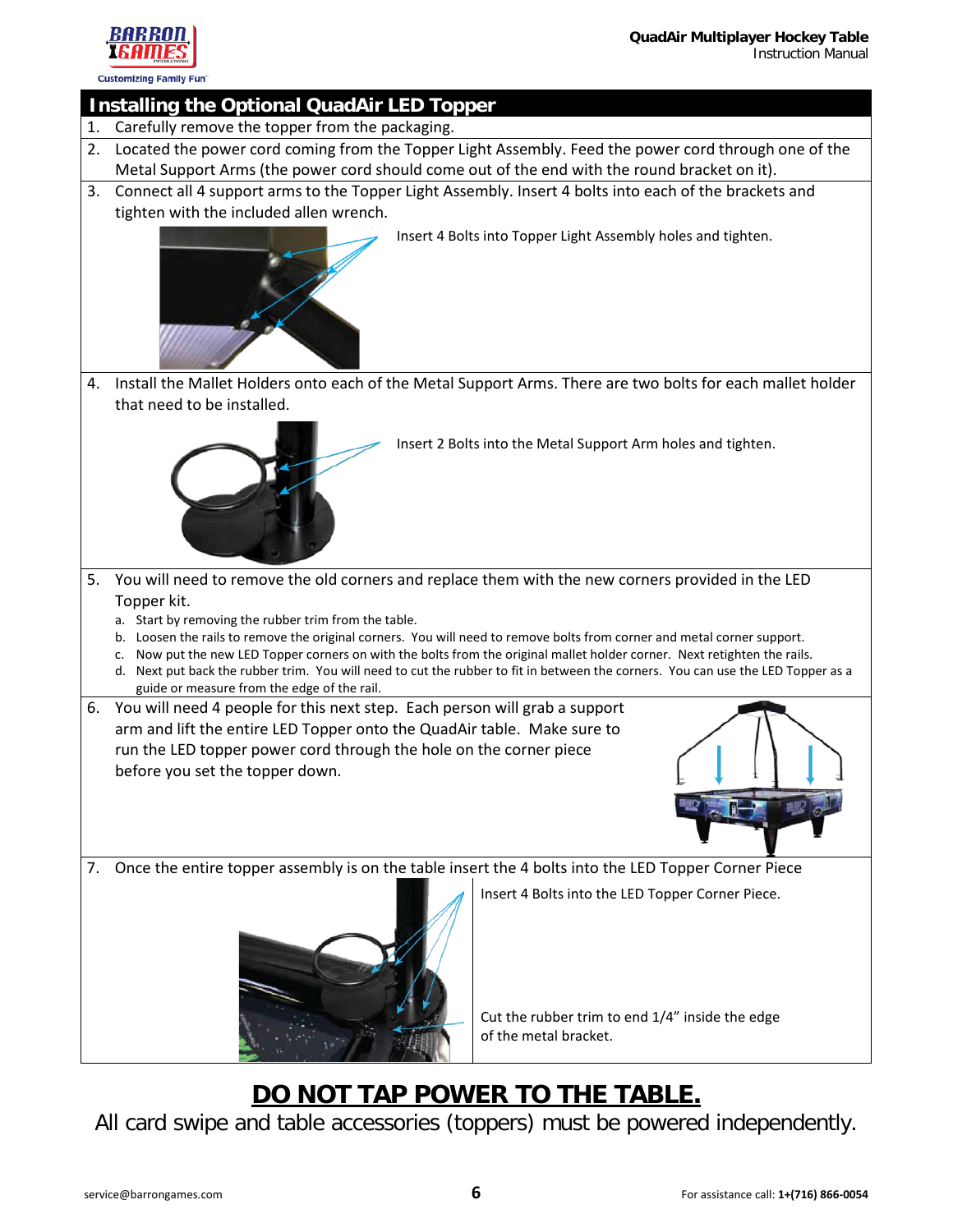

### **Care and Maintenance**

- 1. Use a soft cloth, and product-specific polishing spray to clean the unit. **THE PLAYFIELD SHOULD BE CLEANED WITH APPROVED HOCKEY TABLE POLISH ONLY.**
- 2. Household cleaner may be used to wipe down the poles, side panels, and legs.
- 3. Perform maintenance work in accordance with these instructions. **Be sure to always turn off the power before servicing the machine.**